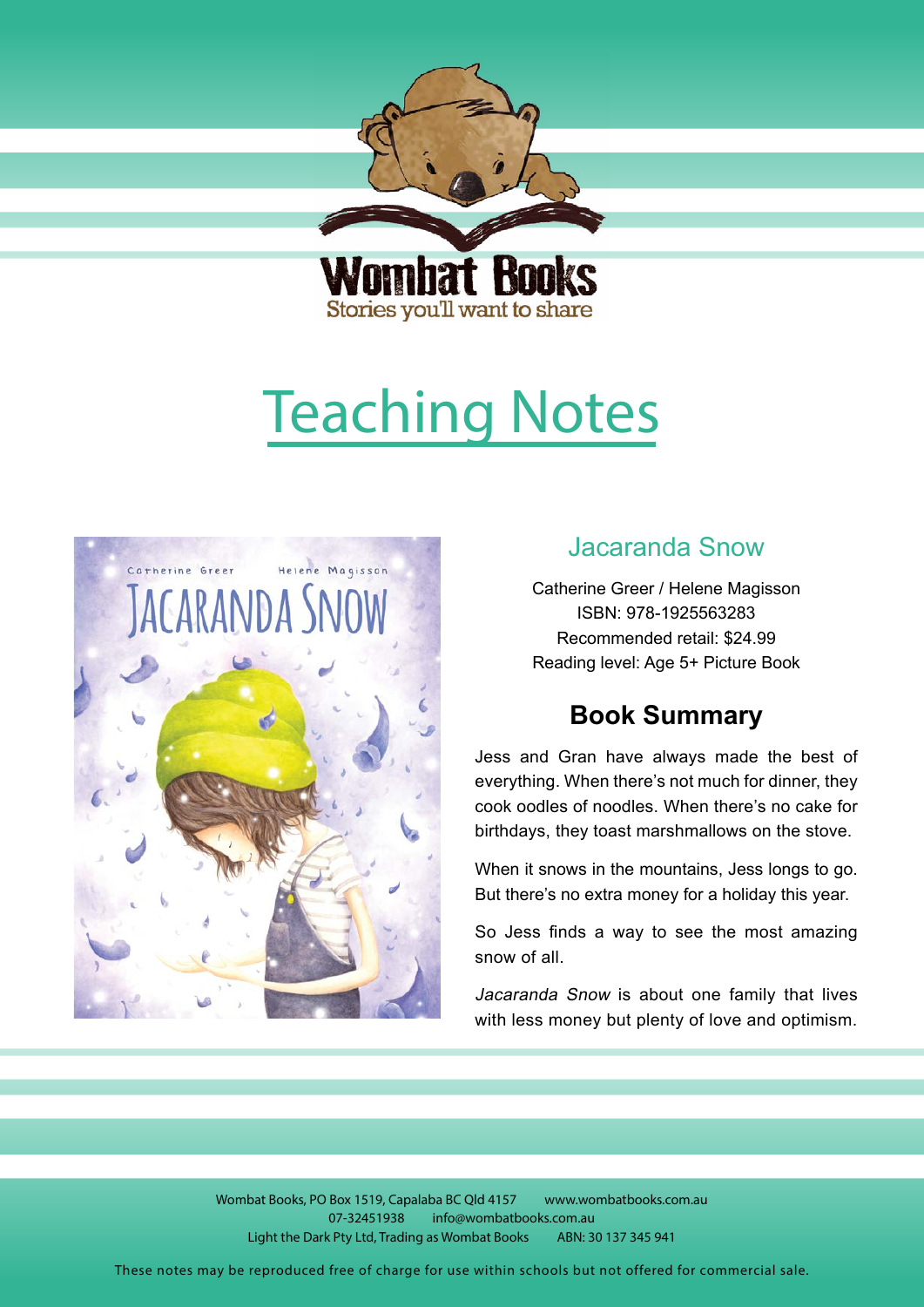## **Contents**

| <b>Themes</b><br><b>Reasons For Studying This Book</b><br><b>About the Author</b><br><b>About the Illustrator</b><br><b>National Curriculum Areas</b><br><b>Questions and Reflections</b><br><b>Classroom Activities</b> | <b>Book Summary</b> |   |
|--------------------------------------------------------------------------------------------------------------------------------------------------------------------------------------------------------------------------|---------------------|---|
|                                                                                                                                                                                                                          |                     |   |
|                                                                                                                                                                                                                          |                     |   |
|                                                                                                                                                                                                                          |                     |   |
|                                                                                                                                                                                                                          |                     |   |
|                                                                                                                                                                                                                          |                     | 5 |
|                                                                                                                                                                                                                          |                     |   |
|                                                                                                                                                                                                                          |                     |   |

## **Themes**

**• Resilience • Optimism • The seasonal cycle of jacaranda trees • Australian culture**

**• Childhood poverty • Hope • Family • Imagination**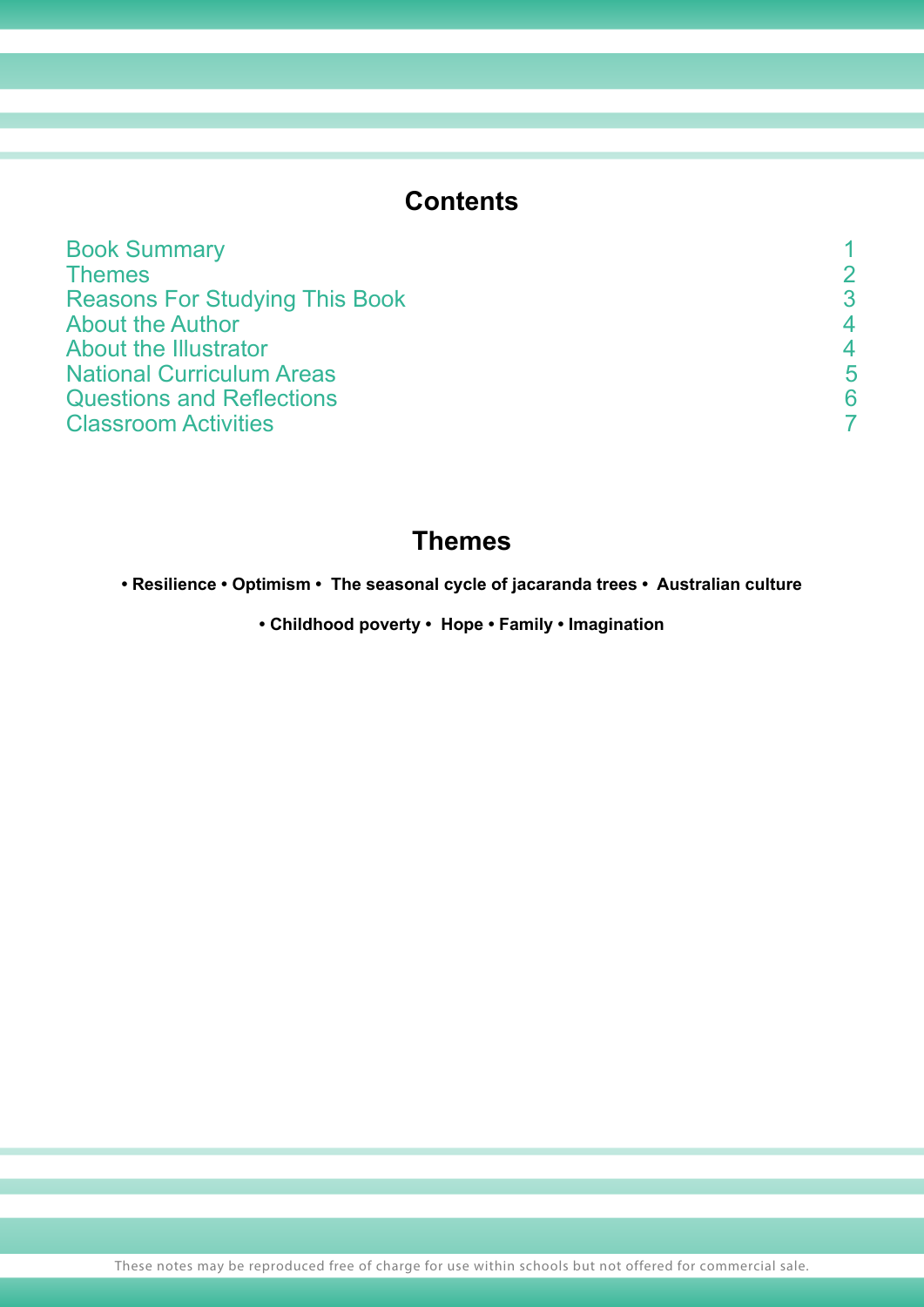## **Reasons For Studying This Book**

- **• Introduces the history of jacarandas in Australia** see Notes for Parents and Teachers in the front of the book.
- **• Demonstrates Growth Mindset**, a concept introduced by Dr Carol Dweck at www.mindsetworks. com and in her book, *Mindset*. Growth Mindset (as opposed to Fixed Mindset) is the belief that "I can figure things out" and "I can learn." With a growth mindset, children can change their lives



Source: https://www.mindsetworks.com/Science/

- **• Is an inclusive book**, telling the story of an Australian girl, Jess, who lives in poverty with her Gran.
- **• It provides a beautiful original piano score**, Jacaranda Snow, composed by award-winning young composer, Alexander Lau. [You can find Alex Lau here.](https://alexanderlau203.wixsite.com/website)
- **• In addition to the Teachers' Notes, you can download a free Jacaranda Snow resource toolkit**  at www.educalme.com using the code "JACARANDASNOW." The Educalme Jacaranda Snow resource toolkit includes:
	- 1. An audio-guided mindfulness practice that is five minutes long
	- 2. A worksheet to reflect on Growth Mindset
	- 3. Two classroom posters
	- 4. An easy-to-follow, step-by-step lesson plan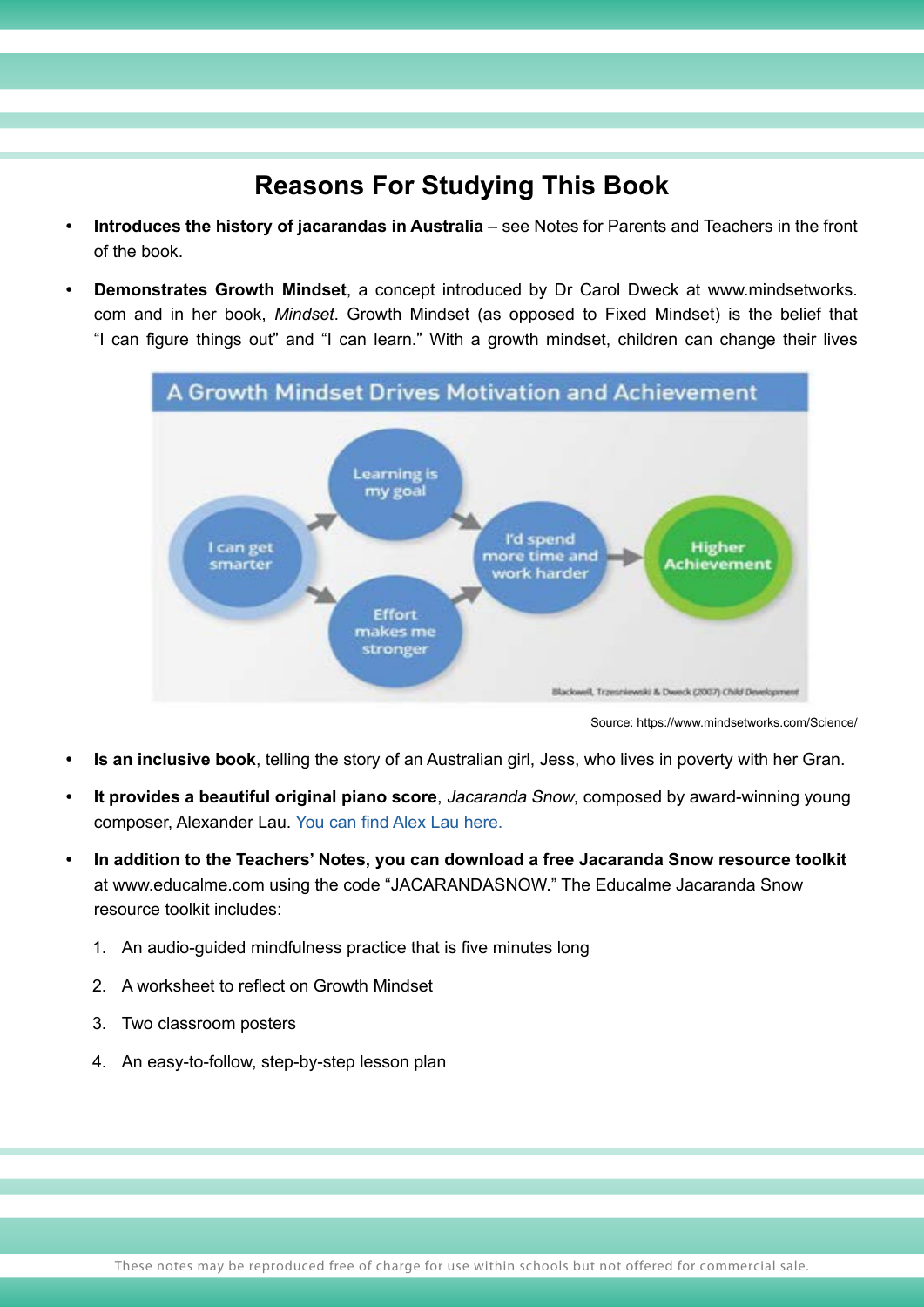<span id="page-3-0"></span>

## **About the Author**

Catherine Greer, BA (Hons.), MA, is the author of a debut picture book Jacaranda Snow (Wombat Books, 2018), and the collaborating author of Choosing Happiness (Allen & Unwin 2006), winner of the Silver Nautilus Award and available worldwide. Her debut Young Adult novel, Love Lie Repeat, will be published by Penguin Random House in March 2019.

Catherine writes a weekly Happiness Blog at www.catherinegreer.com.au, exploring her interest in positive psychology with readers in America, Australia and Canada. She loves connecting with children, young people and adults, bringing an empowering growth mindset to audiences through her novels, picture books and Happiness Blog.

## **About the Illustrator**



Helene Magisson started her artistic career as a painting restorer in Paris, where she was also trained in the art of medieval illumination.

She has been living in different countries, including Africa, France and India, and finally settled down in Australia. She ended up understanding that the easiest way to reach people's mind is with her pencils and brushes.

She has illustrated several books including Lily's Balloon, The Whirlpool, Slowly! Slowly! (CBCA Notable Longlist 2018) and Jacaranda Snow with Wombat Books. Helene is an award-winning illustrator (first prize CYA conference 2013).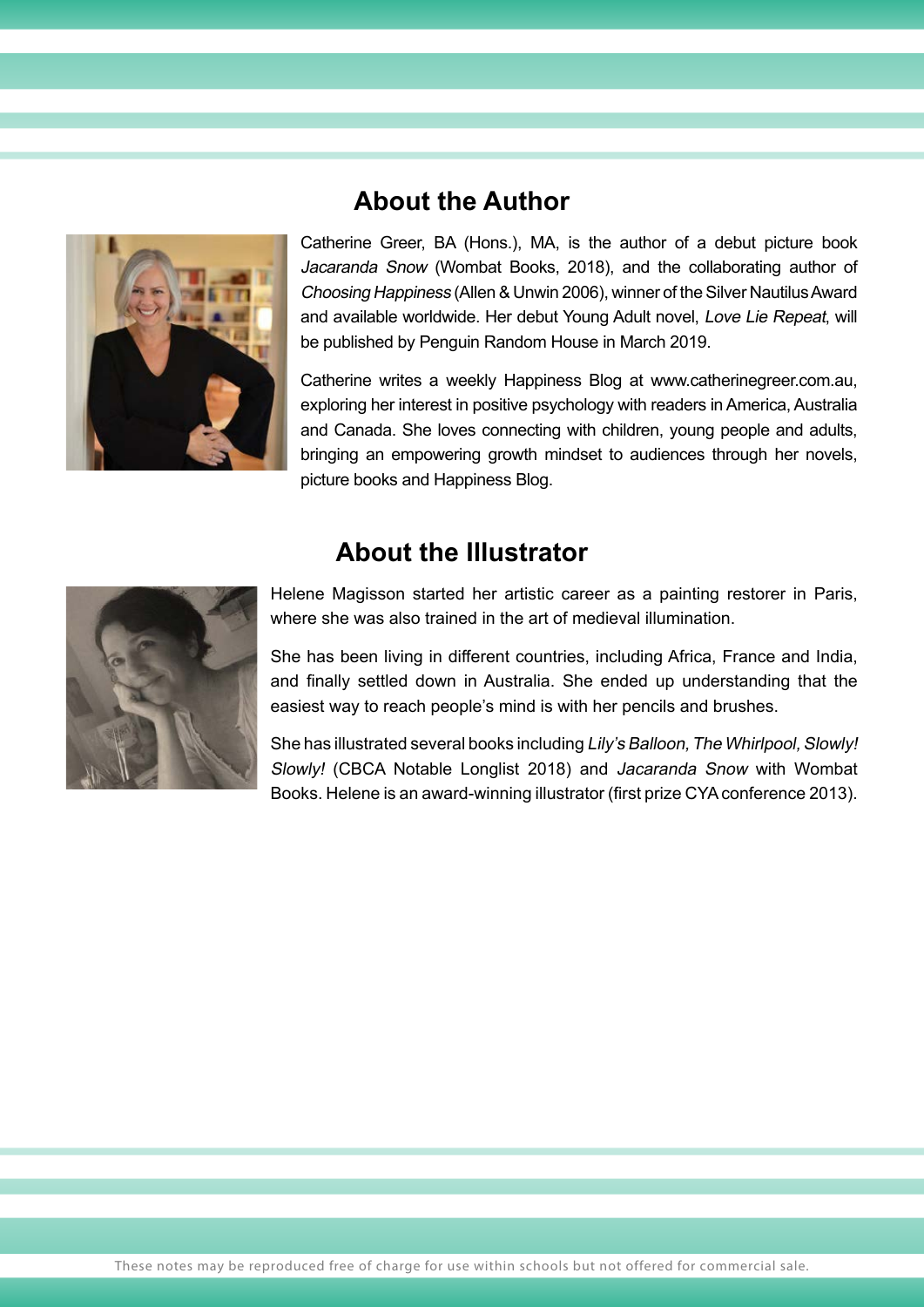## **Key Curriculum Areas:**

#### CURRICULUM AREAS AND KEY LEARNING OUTCOMES

| <b>Foundation Year</b>                 |            |            |            |
|----------------------------------------|------------|------------|------------|
| (English, Social Science, Visual Arts) |            |            |            |
| ACELA1429                              | ACELA1430  | ACELA1431  | ACELA1432  |
| ACELA1433                              | ACELA1435  | ACELA1434  | ACELA1786  |
| ACELA1437                              | ACELA1439  | ACELA1440  | ACELA1438  |
| ACELA <sub>1817</sub>                  | ACELA1818  | ACELA1819  | ACELA1820  |
| ACHASSI001                             | ACHASSI002 | ACHASSI004 | ACHASSI007 |
| ACHASSI008                             | ACHASSK001 | ACHASSK012 | ACAVAM106  |
| ACAVAM107                              | ACAVAM108  | ACAVAM109  |            |
| <b>Year One</b>                        |            |            |            |
| (English, Social Science, Visual Arts) |            |            |            |
| ACELA1444                              | ACELA1446  | ACELA1787  | ACELA1447  |
| ACELA1448                              | ACELA1449  | ACELA1450  | ACELA1451  |
| ACELA1452                              | ACELA1453  | ACELA1454  | ACELA1457  |
| ACELA1458                              | ACELA1459  | ACELA1778  | ACELA1455  |
| ACELA1821                              | ACELA1822  | ACHASSI108 | ACHASSI019 |
| ACHASSI021                             | ACHASSI024 | ACHASSI025 | ACHASSI027 |
| ACHASSK028                             | ACHASSK029 | ACHASSK031 | ACHASSK032 |
| ACHASSK033                             | ACAVAM106  | ACAVAM107  | ACAVAM108  |
| ACAVAM109                              |            |            |            |
| <b>Year Two</b>                        |            |            |            |
| English, Science, Visual Arts          |            |            |            |
| ACELA1460                              | ACELA1462  | ACELA1463  | ACELA1464  |
| ACELA1465                              | ACELA1466  | ACELA1467  | ACELA1468  |
| ACELA1469                              | ACELA1470  | ACELA1474  | ACELA1471  |
| ACELA1472                              | ACELA1823  | ACELA1824  | ACELA1825  |
| ACHASSK051                             | ACHASSI034 | ACHASSI035 | ACHASSI037 |
| ACHASSI040                             | ACHASSI041 | ACHASSI043 |            |
|                                        |            |            |            |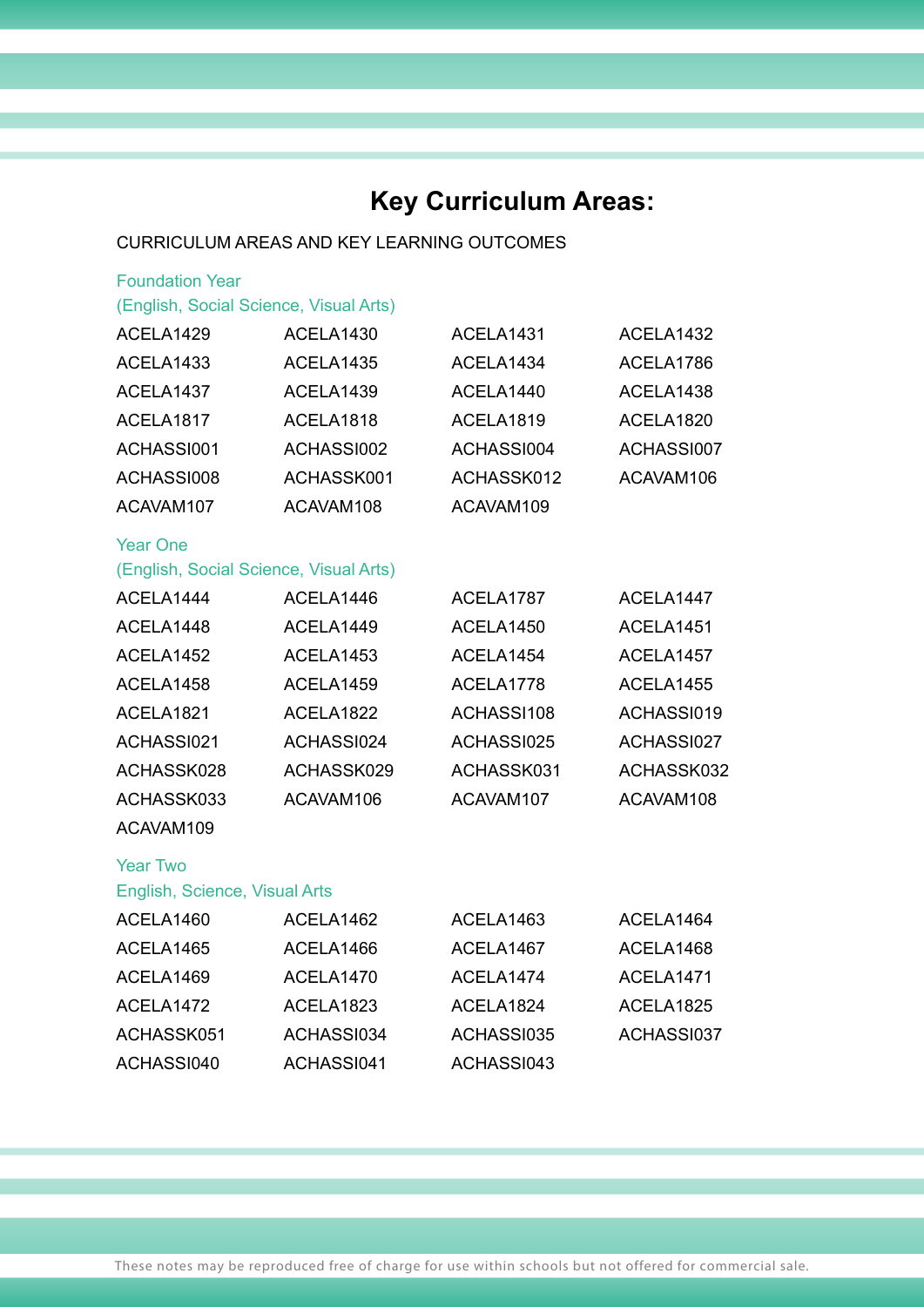## **Questions and Reflections**

<span id="page-5-0"></span>Have the teacher read the book to the class, making sure everyone can see the illustrations. Alternatively, students can take turns at reading each page aloud.

### Pre-reading

The teacher can start by introducing optimism and growth mindset.

Being positive opens up our brains and gets them thinking. If we focus on what we can do, or dream about good things that could happen, our brains are ready to help us find ways to make things work out for us. If we ask ourselves, "How can I make this work?" then our brains love to give us good ideas.

Do you know where your feelings come from? This is how it works:

- 1. Your **thoughts** create your feelings.
- 2. Your **feelings** create your actions.
- 3. Your **actions** create your results.

The best place to start is with happy thoughts. This is what Jess does. We call this optimism.

- 1. Before reading, discuss the front cover. What might the book be about? Who is the author and illustrator? What type of story do you think it will be? I.e. funny? Serious?
- 2. Discuss the back cover and blurb. What does the blurb tell you about the subject of the book? Does it match the clues you found on the front cover? Who is the publisher of the book?
- 3. Does the title of the book give any indication of what the story might be about?

#### Post-reading

- 4. Discuss the characteristics of a good story. I.e. What is the plot? Who is the central character? What is the conflict/problem in the story? How is that problem solved (resolution)?
- 5. Discuss the role of illustrations in picture books. Are there things we only learn from the illustrations, not from the text? Do the illustrations follow the text? Do they enhance the story? How? Do the illustrations make us feel things that the words don't, and vice versa?
- 6. How is Jess's family different from your family? How is her family the same as yours?
- 7. What is Jess's dream? How does she make it come true? Do you have a special dream and would you like to share it? Do you have some ideas about how you could make it come true?
- 8. Do you think it's possible to make good things happen in your life? (Remember how your brain works: thoughts create feelings, feelings create actions, actions create results!)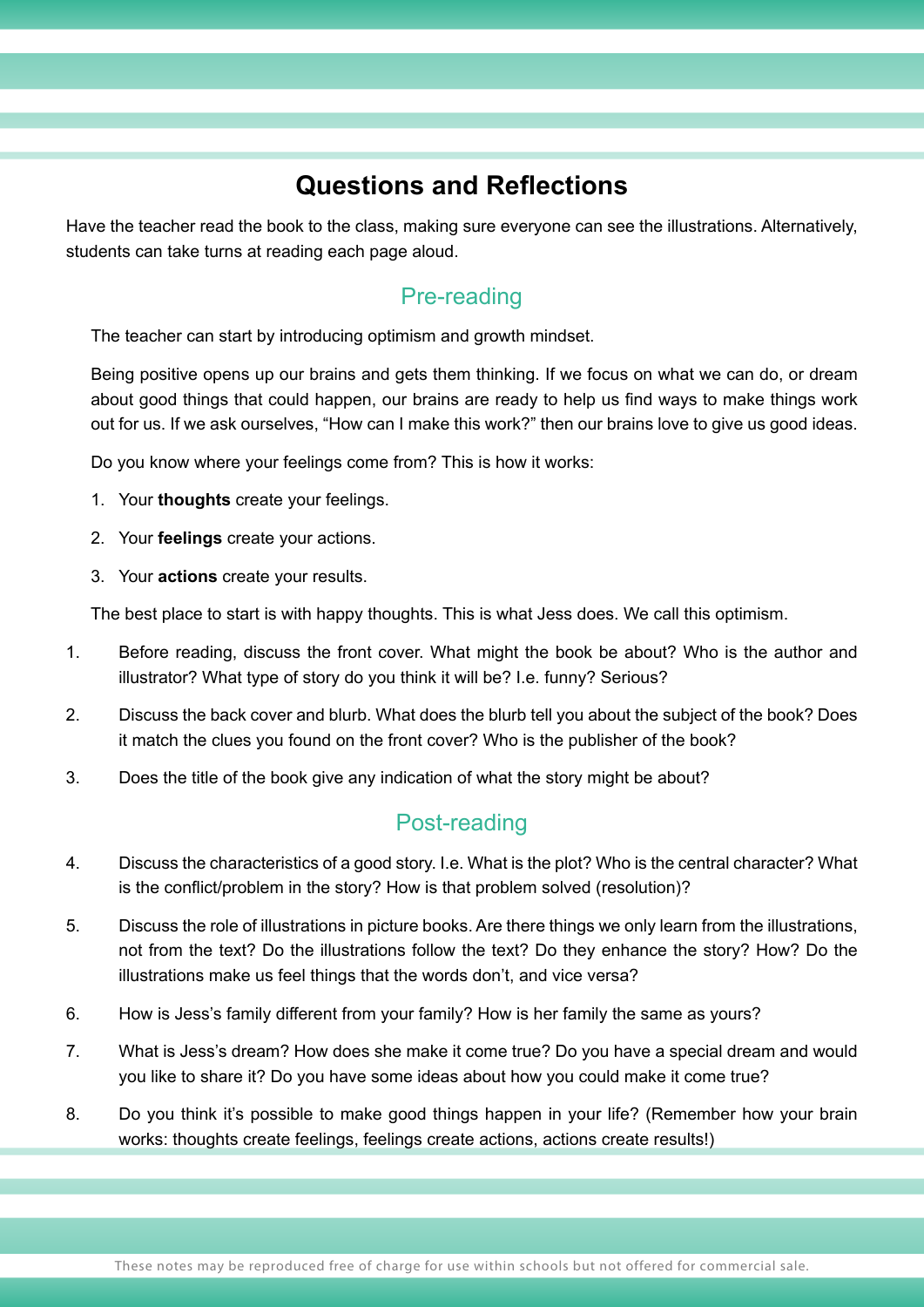## **Classroom Activities**

#### **ENGLISH**

- **• Letter Writing:** Do you remember a time when something really good happened to you? Write a letter to a friend about what happened and why it made you so happy.
- **• Acrostic Poem:** Write an acrostic poem for Jacaranda Snow. Only use words that are positive to you. i.e. J could be for Jellybeans.

#### SOCIAL SCIENCE

- **Gratitude list:** Write a list of all the things in our lives that make us happy and make us feel good. Your list can be crazy or silly or important. Make your list as long as you can! Some examples might be:
	- a. Your parents
	- b. Eating lollies
	- c. Your favourite pillow
	- d. How it feels to run barefoot on grass
	- **•• Secret Dream:** Do you have a secret dream in your heart? (Don't worry this can be private!) Write out your dream and why you want this dream to happen. Write down any ideas you have about how you can start to make your own dream come true. After you're done, fold up the paper as small as you can and carry it in your pocket, just for today. It's always good for everyone to think about their dreams. (Remember how your brain works: thoughts create feelings, feelings create actions, actions create results!)
		- **• Research:** There are 730,000 Australian children living in poverty. Divide the class into research teams. Each team must look up on the computer a charity that helps these children. They then can present to the class on their charity, including: Who is involved in the organisation, What they do, Where they are, Why they do it. Make sure each group presents on a different charity.

#### VISUAL ART

Make paper snowflakes like Jess does in Jacaranda Snow. [Free templates are here](https://www.firstpalette.com/tool_box/printables/snowflake.html) or students can make their own!